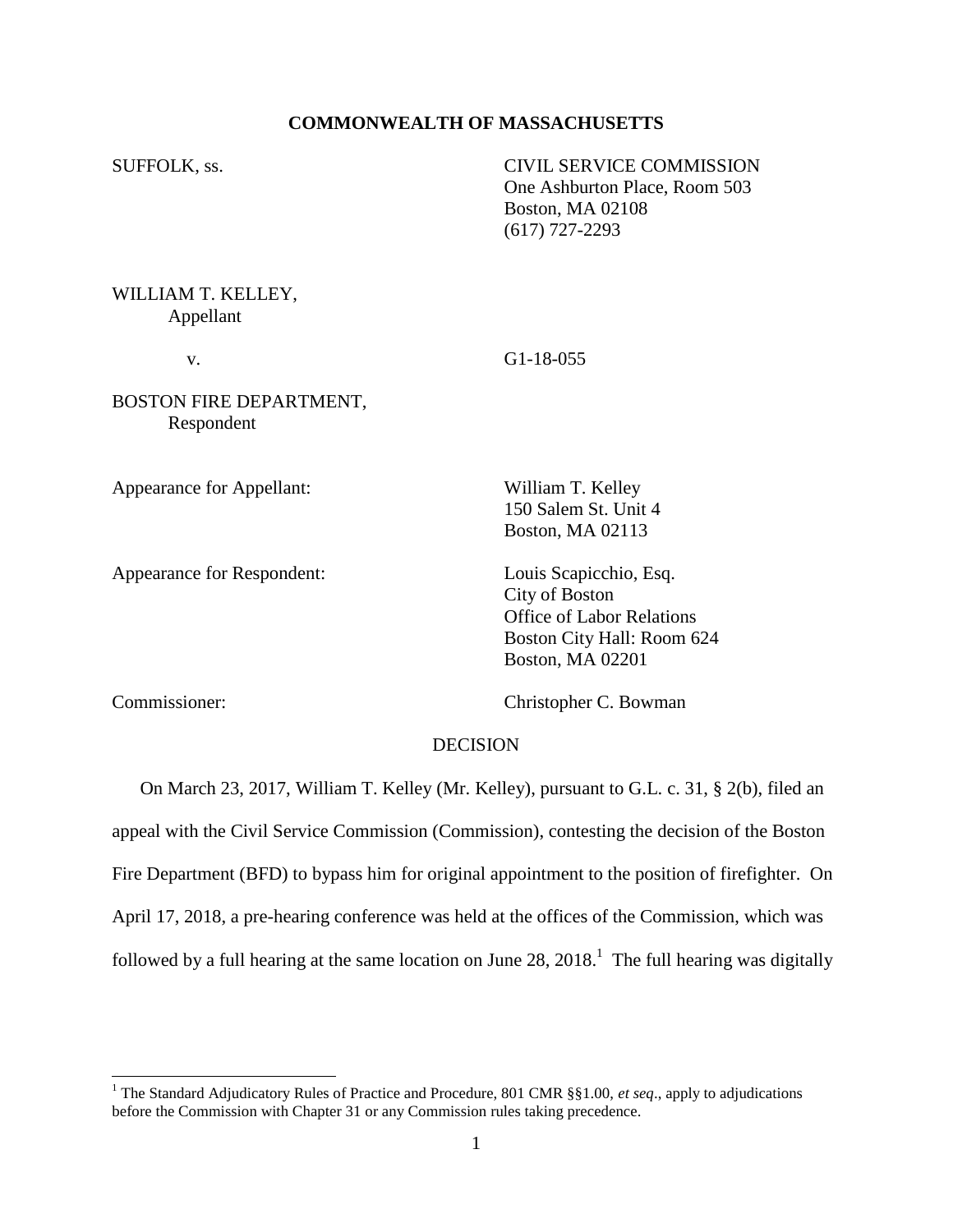recorded and both parties received a CD of the proceeding.<sup>2</sup> On August 10, 2018, the parties

submitted post-hearing briefs in the form of proposed decisions.

# **FINDINGS OF FACT:**

Fourteen (14) Exhibits (Respondents Exhibits 1-11 and Appellant Exhibits A-C) were entered

into evidence. Based on the documents submitted and the testimony of the following witnesses:

# *For the BFD:*

- Andrea Hennelly, Director of Human Resources, BFD;
- Registered Nurse (RN) at New England Baptist Hospital;
- Chief Neil Mullane, Chief of Personnel, BFD;

# *For Mr. Kelley:*

William T. Kelley, Appellant;

and taking administrative notice of all matters filed in the case and pertinent statutes, regulations, case law and policies, and reasonable inferences from the evidence, a preponderance of evidence establishes the following findings of fact:

## *Background of Mr. Kelley*

1. Mr. Kelley is thirty-one (31) years old. He is married and lives with his wife in Boston,

Massachusetts. He graduated from Brockton High School in 2005, obtained a Bachelor of

Science degree from UMass Boston in 2015 & a Master of Business Administration degree

from Boston College in 2018. He has been employed as a mortgage loan officer since 2015.

(Testimony of Mr. Kelley)

 $\overline{\phantom{a}}$ 

 $2<sup>2</sup>$  If there is a judicial appeal of this decision, the plaintiff in the judicial appeal would be obligated to supply the court with a transcript of this hearing to the extent that he/she wishes to challenge the decision as unsupported by the substantial evidence, arbitrary and capricious, or an abuse of discretion. If such an appeal is filed, this CD should be used to transcribe the hearing.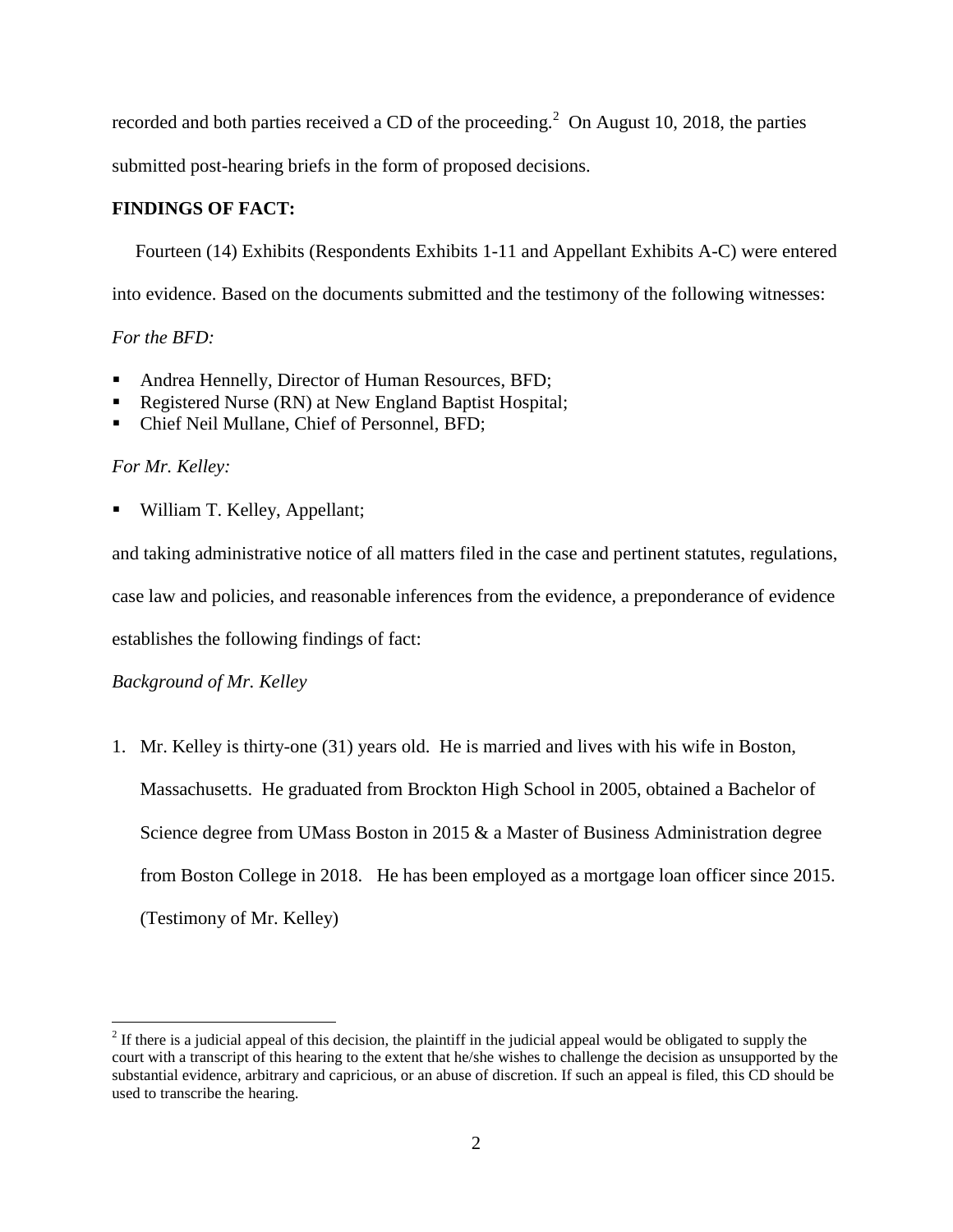- 2. In 2005, Mr. Kelley enlisted in the United States Marine Corps. During his time of service in the Marine Corps, he was deployed on two (2) occasions. Mr. Kelley obtained the rank of Sergeant while in the Marine Corps and was discharged under honorable conditions in 2012. (Testimony of Mr. Kelley)
- 3. In 2006, at age 19, Mr. Kelley was deployed to Fallujah, Iraq for seven (7) months where he performed the duties of an infantryman. (Testimony of Mr. Kelley)
- 4. In 2011, Mr. Kelley was deployed to Jalalabad, Afghanistan for seven (7) months where he performed the duties of Liaison Officer and was responsible for logistical planning of the transportation of personnel and supplies of numerous forward operating bases. (Testimony of Mr. Kelley)

### *Stipulated Facts*

- 5. In April 2016, Mr. Kelley took the two (2)-part civil service examination for firefighter (written and Entry Level Physical Abilities Test (ELPAT)) and received a score of 98. (Stipulated Fact)
- 6. As a result of passing the 2016 examination, Mr. Kelley's name appeared on an eligible list of candidates for Boston firefighter, established by the state's Human Resources Division (HRD) on November 4, 2016. (Stipulated Fact)
- 7. On August 30, 2017, HRD issued Certification No. 04922 to the BFD, from which the BFD eventually appointed forty-five (45) firefighters. (Stipulated Fact)
- 8. Mr. Kelley was tied for  $6<sup>th</sup>$  on the Certification, among other disabled veterans. (Stipulated Fact)
- 9. Two (2) of the candidates appointed were ranked below Mr. Kelley. (Stipulated Fact)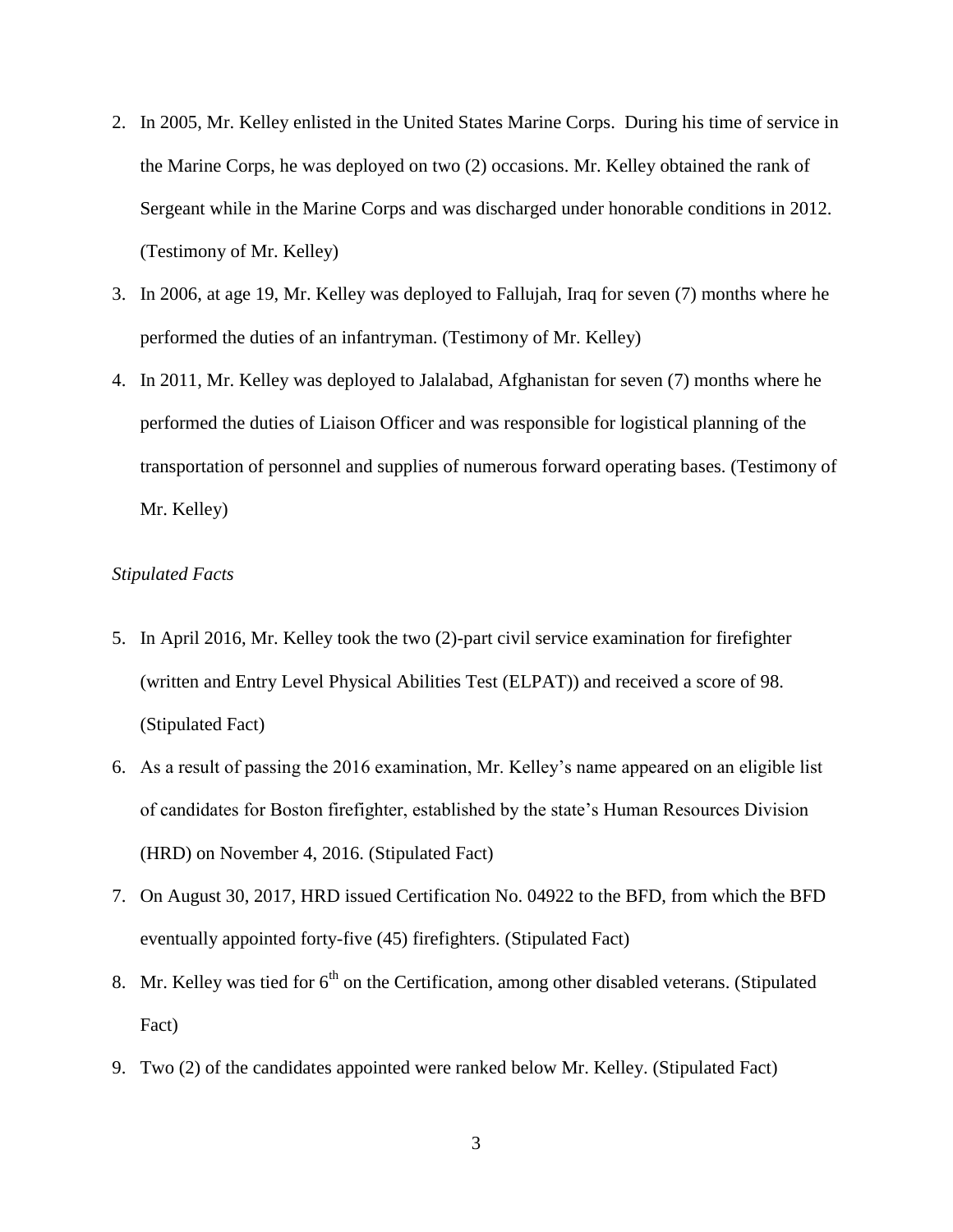#### *Facts Related to Bypass*

- 10. On December 18, 2017, Ms. Hennelly of the BFD contacted Mr. Kelley, by phone, to notify him that the BFD was extending to him a Conditional Offer of Employment for the position of firefighter with the BFD. (Testimony of Andrea Hennelly)
- 11. Mr. Kelley's conditional offer required contingencies of "passing the medical examination, the psychological screening component of the medical exam, as well as passing the state's Physical Abilities Test ('PAT')." The offer also states that it is contingent upon available vacancies for the position of firefighter and that "The Boston Fire Department reserves the right to rescind this conditional offer of employment at any time prior to your official appointment should information become available that your selection as a Boston firefighter would not be in the public interest". (Exhibit 1)
- 12. The hiring process with the BFD has numerous different appointments and deadlines such as medical examinations, psychological examination and interviews, PAT and Practice PAT testing, and uniform fittings. (Testimony of Andrea Hennelly, Mr. Kelley and Exhibit C)
- 13. Over the next several weeks, Mr. Kelley and a BFD employee exchanged numerous emails regarding the completion of various aspects of the hiring process, including attending medical and other appointments and providing required documentation. (Exhibit C) I have reviewed all of these emails and found all of the emails from Mr. Kelley to be relevant and professional.
- 14. On December 19, 2017, Mr. Kelley was scheduled for a written psychological exam for the following day, December 20, 2017. (Testimony of Mr. Kelley)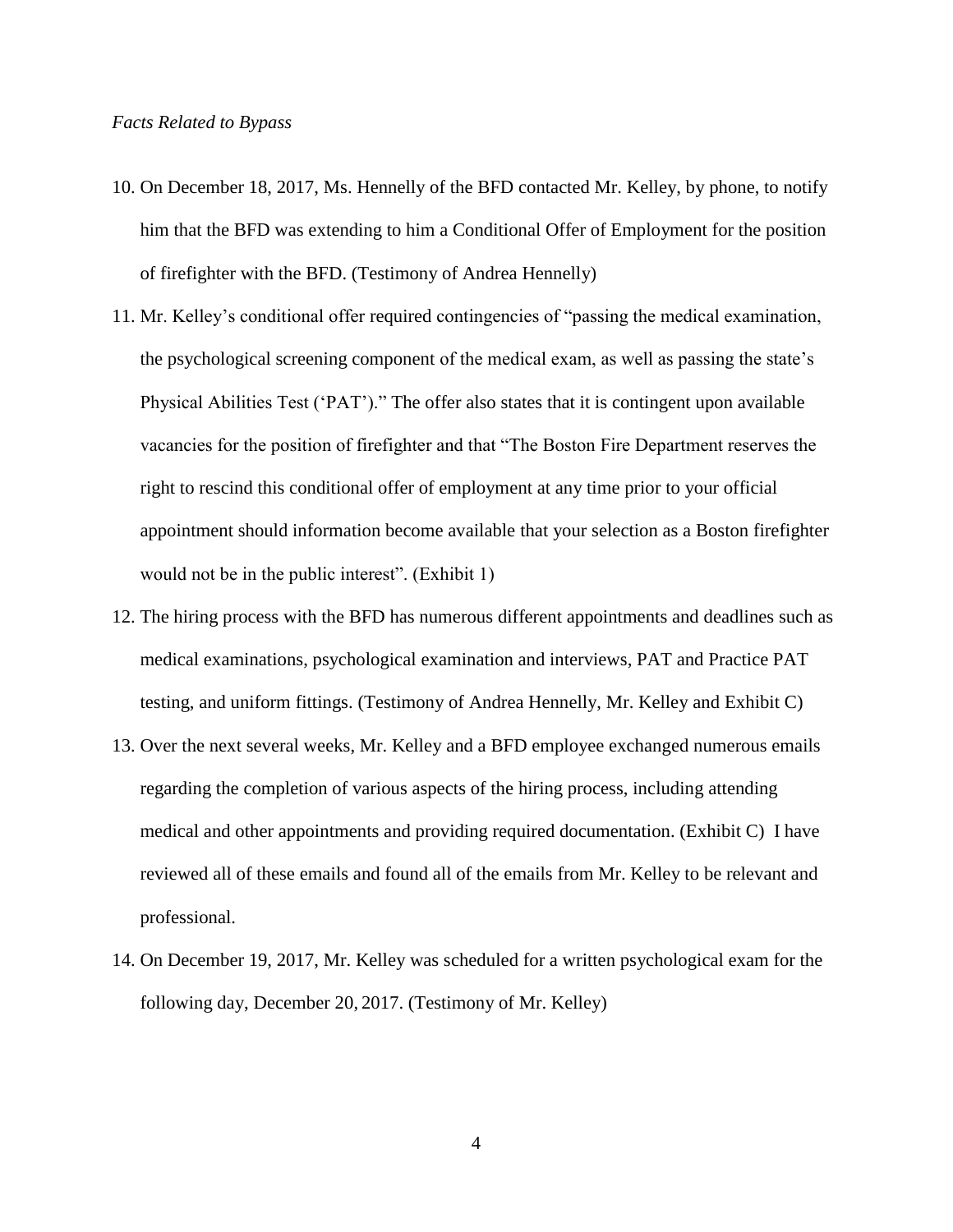- 15. On December 20, 2017, Mr. Kelley reported to BFD Headquarters to perform the psych exam. On this date, he also picked up his Medical Examination Packet from Andrea Hennelly and began the medical examination process. (Testimony Mr. Kelley)
- 16. Within the Medical Examination Packet that Mr. Kelley received, there is a document labeled "Municipality of Boston Fire Candidates". This document requests that if the candidate is aware of any previous instances of injury that could impact their ability to perform the duties of a firefighter, they request documentation from their treatment provider. This document also notes that the process of obtaining documentation from medical organizations "can take weeks" and that "legally they have a month to furnish them". (emphasis added) (Exhibit 2)
- 17. On January 3, 2018, Mr. Kelley was fitted for a uniform. (Testimony of Mr. Kelley)
- 18. On January 5, 2018, Mr. Kelley participated in a psychological screening interview. (Testimony of Mr. Kelley)
- 19. Mr. Kelley had his first appointment for medical screening at New England Baptist Hospital on or about January 3, 2018 and his second appointment on January 9, 2018. (Testimony of Mr. Kelley)
- 20. As part of the medical screening process, candidates are scheduled for two (2) days at New England Baptist. The first day is called "testing day". During this first day, they are seen by a medical technician and complete blood tests, a stress test, hearing and vision tests, etc. (Testimony of RN)
- 21. On the second day, candidates are seen by a medical provider (doctor or nurse practitioner) for a physical examination. At this time, candidates may be asked to provide additional medical documentation, verbally and via letter. (Testimony of RN)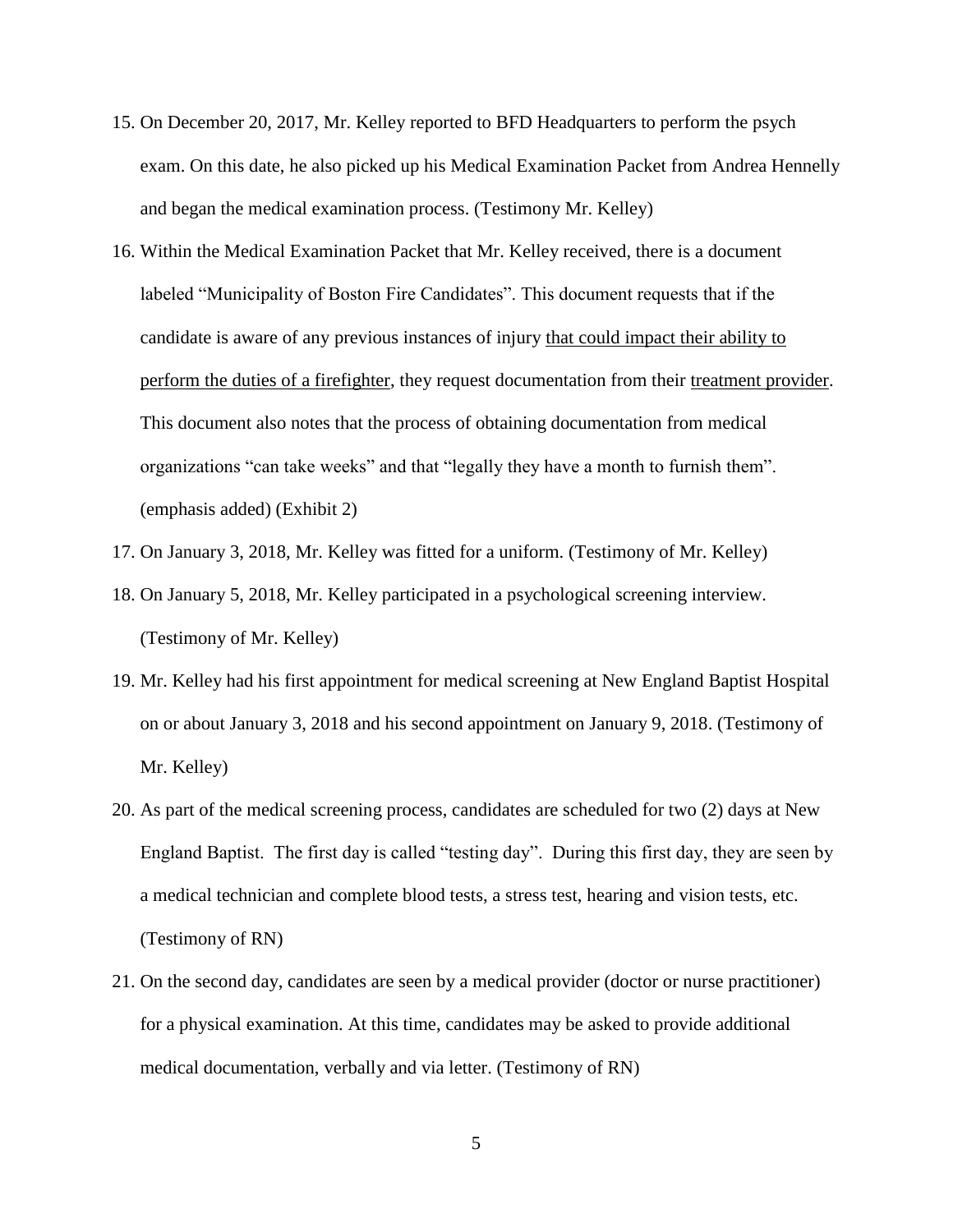- 22. During the second day, Mr. Kelley was given an "Employee Notification Form" requesting that he provide documents to the medical provider. It states in part: "You note disability for [redacted in original]. Please provide diagnosis and any treatment history and clearance letter to perform (sic) firefighter." (Exhibit A)
- 23. On January 9, 2018, Mr. Kelley visited the VA Hospital in Jamaica Plain to request documentation to support his service connected disabilities and request a physical examination be conducted to provide a clearance letter for the position of firefighter. Mr. Kelley was unable to obtain a diagnosis document or a physical exam on that day. (Testimony of Mr. Kelley)
- 24. Mr. Kelley does not have or maintain a primary care physician at the VA. (Testimony of Mr. Kelley)
- 25. Mr. Kelley visited multiple medical facilities, some on numerous occasions between the dates of January 9, 2018 and January 30, 2018, to obtain a physical examination and clearance letter to perform the duties of a firefighter. These facilities included the Jamaica Plain VA, a healthcare clinic on Hanover Street in Boston and Mass General Hospital. No medical facility would conduct a physical examination for Mr. Kelley. (Testimony of Mr. Kelley)
- 26. Mr. Kelley's healthcare is provided entirely through the VA Healthcare System and he does not have a healthcare provider outside of the VA. (Testimony of Mr. Kelley)
- 27. Between January 9, 2018 and January 18, 2018, Mr. Kelley signed into his on-line E-Benefits account with the VA. He wrote down his physical service connected disabilities on a loose piece of paper and brought it to the New England Baptist Hospital. (Testimony of Mr. Kelley)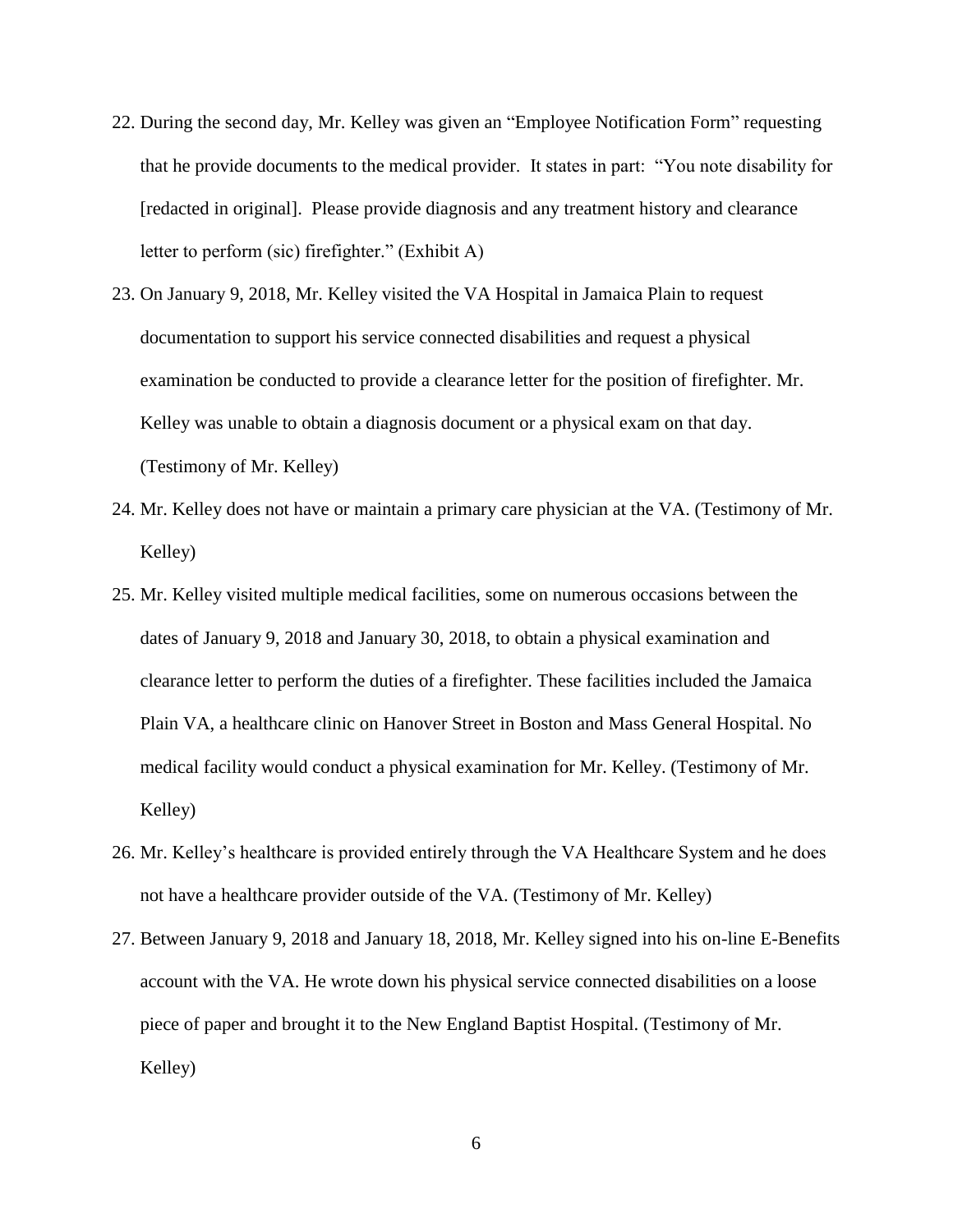- 28. Candidates are not required to make appointments to provide additional medical documentation. Rather, they are told to drop in at any time and provide the documentation. (Testimony of RN)
- 29. When Mr. Kelley provided the information regarding his disabilities to the RN, he was told this was not the information they were looking for and was reminded of the letter stating that he needed to provide a diagnosis, any treatment and a clearance letter. (Testimony of RN)
- 30. On January 16, 2018, Mr. Kelley received an e-mail from the BFD stating, "we are nearing the end of our hiring process. We hope to finalize the start date before this week is over." (Exhibit C)
- 31. On January 17, 2018, Mr. Kelley called New England Baptist Hospital and BFD to inquire about his medical clearance. He was told that he was not yet cleared. (Testimony of Mr. Kelley)
- 32. On January 18, 2018, Mr. Kelley and Andrea Hennelly had a phone conversation. During that conversation, Mr. Kelley stated that he felt that he was being discriminated against due to his status as a disabled veteran. (Testimony of Ms. Hennelly)
- 33. Between January 18, 2018 and January 30, 2018, Mr. Kelley obtained a copy of his radiology report from the VA and provided it to New England Baptist. He was told that this was not the information that had been requested. (Testimony of RN)
- 34. On January 30, 2018, Mr. Kelley was able to obtain a physical examination at the VA hospital and a medical clearance letter from the VA. (Testimony of Mr. Kelley)
- 35. The RN from New England Baptist who interacted with Mr. Kelley on January  $30<sup>th</sup>$  was subsequently asked to provide a written summary of her interaction that day. The summary states in relevant part: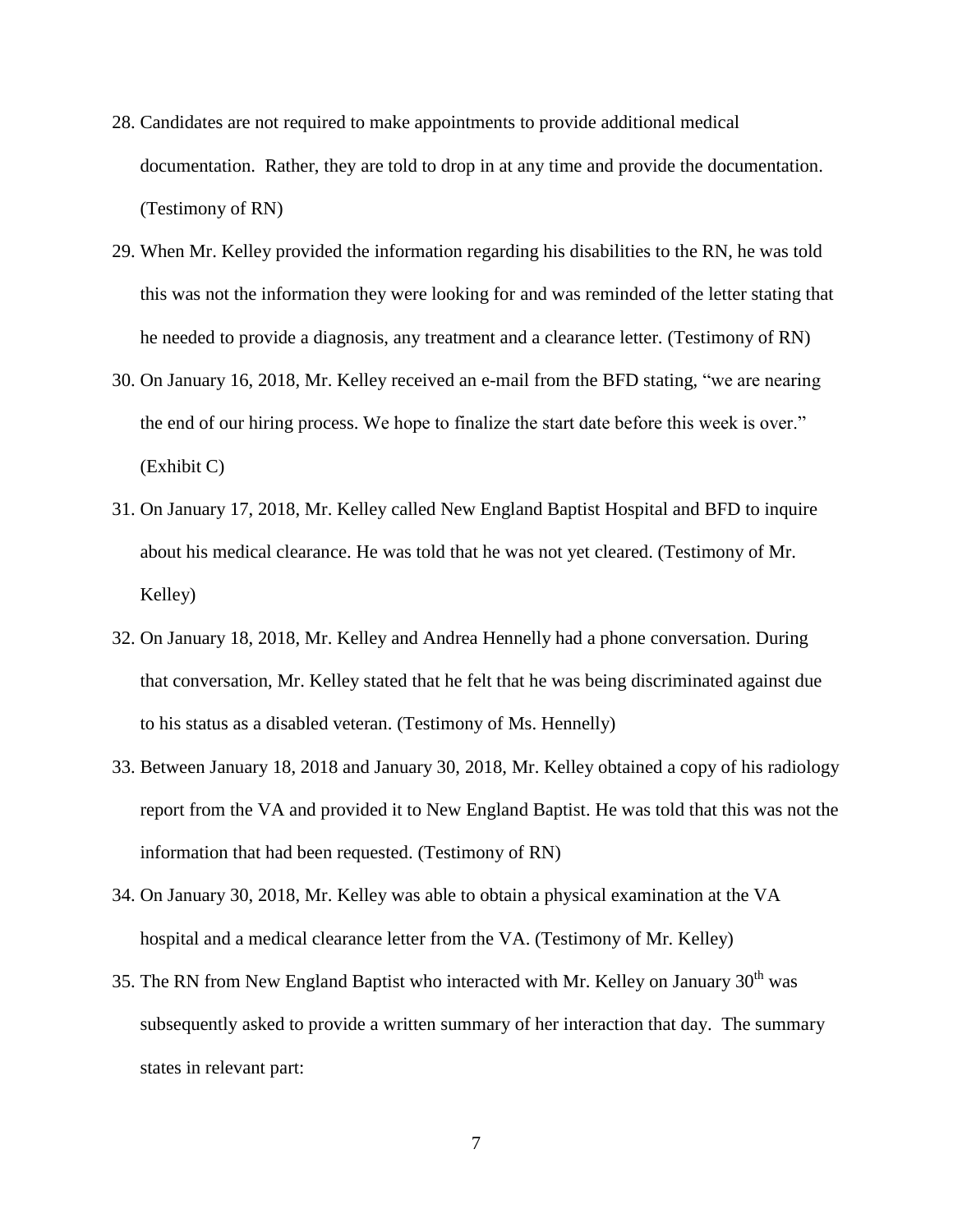"Mr. Kelley presented to the New England Baptist Hospital Occupational Health Clinic at approximately 15:30 to provide medical documentation that had been requested on 01/09/2018 by the provider who performed his civil service physical exam. Mr. Kelley than requested I provide 'something in writing' stating he was medically cleared that afternoon. I noted his exam was not complete, specifically, I explained his medicals would be reviewed by the Medical Doctor along with the Boston Fire MD. I also explained that this was the same process followed for all candidate charts. Despite this, he continued to insist that he needed 'something in writing' informing Boston Fire Department that he 'did what was asked of him.' I explained that his request was unorthodox and that the clinic provided clearance information directly to the Boston Fire Department. Mr. Kelley further informed me that if I did not provide what he was requesting, he would be passed by for the position as there was a 9am deadline on Wednesday, January 31, 2018. I called the BFD Human Resource office since I was not aware of this deadline. I spoke to Andrea Hennelly who informed me that the deadline Mr. Kelley spoke of was only for the PAT preview and that another PAT would be offered sometime the following week. I explained this to Mr. Kelley. He then agreed to follow up with the BFD HRD Department the following morning and left the clinic. The entire encounter lasted approximately 45 minutes." (Exhibit 5)

- 36. During his interactions with the RN that day, Mr. Kelley was "persistent … a little demanding … and frustrated with the process." (Testimony of RN)
- 37. The RN never told Ms. Hennelly that Mr. Kelley was rude or disrespectful to her on January  $30<sup>th</sup>$  nor is there any reference to being rude or disrespectful in the above-referenced written summary. (Testimony of RN and Exhibit 5)
- 38. On January 31, 2018, before receiving the above-referenced written summary and/or speaking with Mr. Kelley, the RN at New England Baptist was told by the BFD to stop the medical clearance process for Mr. Kelley. (Testimony of RN and Ms. Hennelly)
- 39. On February 5, 2018, BFD representatives Andrea Hennelly, Chief Scott Malone and Chief Neil Mullane met with Mr. Kelley at BFD Headquarters. Ms. Hennelly was concerned that Mr. Kelley did not apologize for his behavior at New England Baptist on January  $30<sup>th</sup>$  and Chief Mullane was concerned that Mr. Kelley was "downplaying" the incident and was concerned about Mr. Kelley's attitude regarding the incident. (Testimony of Ms. Hennelly and Chief Mullane)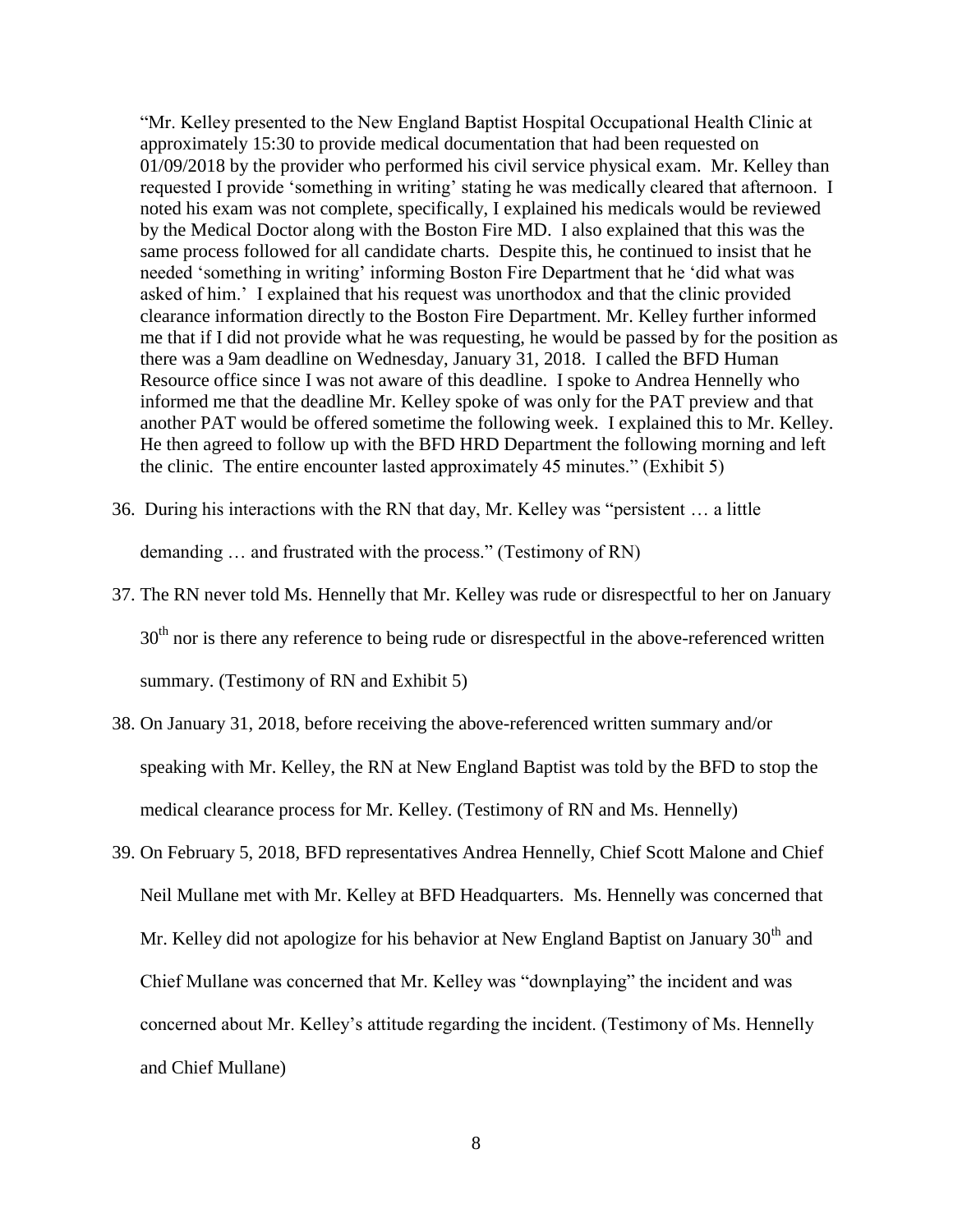40. In a letter from the Fire Commissioner dated February 7, 2018, the BFD rescinded Mr.

Kelley's conditional offer of employment. The rescission letter stated in relevant part:

"It has come to our attention that you have shown a lack of judgment and respect in your interaction with not only our business partners, but also with my staff. You exhibited unacceptable behavior and were uncooperative with our medical provider during the medical phase of the hiring process. Further, you made certain misrepresentations to our medical provider and the Department. This type of conduct is not conducive for one who aspires to be a firefighter. You were offered a chance to explain your conduct. The Department does not find your explanation credible. The Department must be assured that its firefighters display a level of professionalism and respect in their interactions with superior officers, fellow coworkers, business partners, and with members of the public at all times. I do not find that you have done so."

(Exhibit 3)

41. Approximately three (3) months later, on May 25, 2018, the BFD sent a more detailed "bypass letter" to Mr. Kelley citing his inability to follow instructions in addition to his interaction with the RN at New England Baptist on January  $30<sup>th</sup>$ . In regard to the latter, the letter states in part: "William, you displayed unacceptable behavior when you demanded documentation from the Baptist that you were not entitled to and failed to leave when you were informed you would not be receiving said documentation." (Exhibit 4)

### *Legal Standard*

 The fundamental purpose of the civil service system is to guard against political considerations, favoritism, and bias in governmental hiring and promotion. The commission is charged with ensuring that the system operates on "[b]asic merit principles." Massachusetts Assn. of Minority Law Enforcement Officers v. Abban, 434 Mass. at 259, citing Cambridge v. Civil Serv. Comm'n., 43 Mass.App.Ct. 300, 304. "Basic merit principles" means, among other things, "assuring fair treatment of all applicants and employees in all aspects of personnel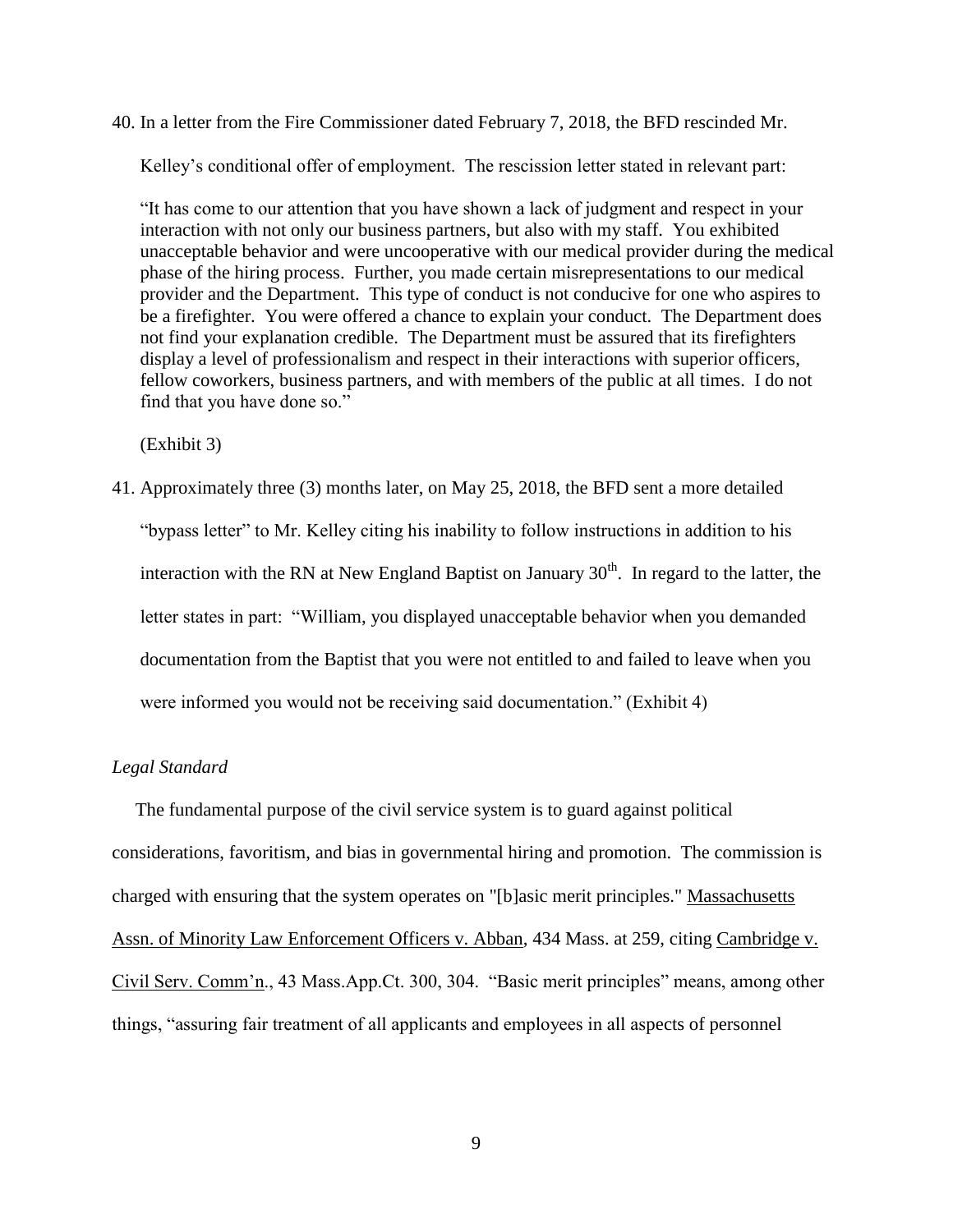administration" and protecting employees from "arbitrary and capricious actions." G.L. c. 31, § 1.

 The role of the Civil Service Commission is to determine "whether the Appointing Authority has sustained its burden of proving that there was reasonable justification for the action taken by the appointing authority." Cambridge at 304. Reasonable justification means the Appointing Authority's actions were based on adequate reasons supported by credible evidence, when weighed by an unprejudiced mind, guided by common sense and by correct rules of law. Selectmen of Wakefield v. Judge of First Dist. Ct. of E. Middlesex, 262 Mass. 477, 482 (1928). Commissioners of Civil Service v. Municipal Ct. of the City of Boston, 359 Mass. 214 (1971).

 The Commission's role, while important, is relatively narrow in scope: reviewing the legitimacy and reasonableness of the appointing authority's actions (City of Beverly v. Civil Service Comm'n, 78 Mass.App.Ct. 182, 189, 190-191 (2010) citing Falmouth v. Civil Serv. Comm'n, 447 Mass. 814, 824-826 (2006) and ensuring that the appointing authority conducted an "impartial and reasonably thorough review" of the applicant. Beverly. The Commission owes "substantial deference" to the appointing authority's exercise of judgment in determining whether there was "reasonable justification" shown. Beverly citing Cambridge at 305, and cases cited.

#### *Analysis*

 In regard to whether the BFD has provided valid reasons for bypass, I give no weight or consideration, nor have I referenced in this decision, those exhibits and/or testimony related to any non-medical related negative factors identified by the BFD *prior* to issuing him a conditional offer of employment. After a thorough background investigation, the BFD ultimately decided to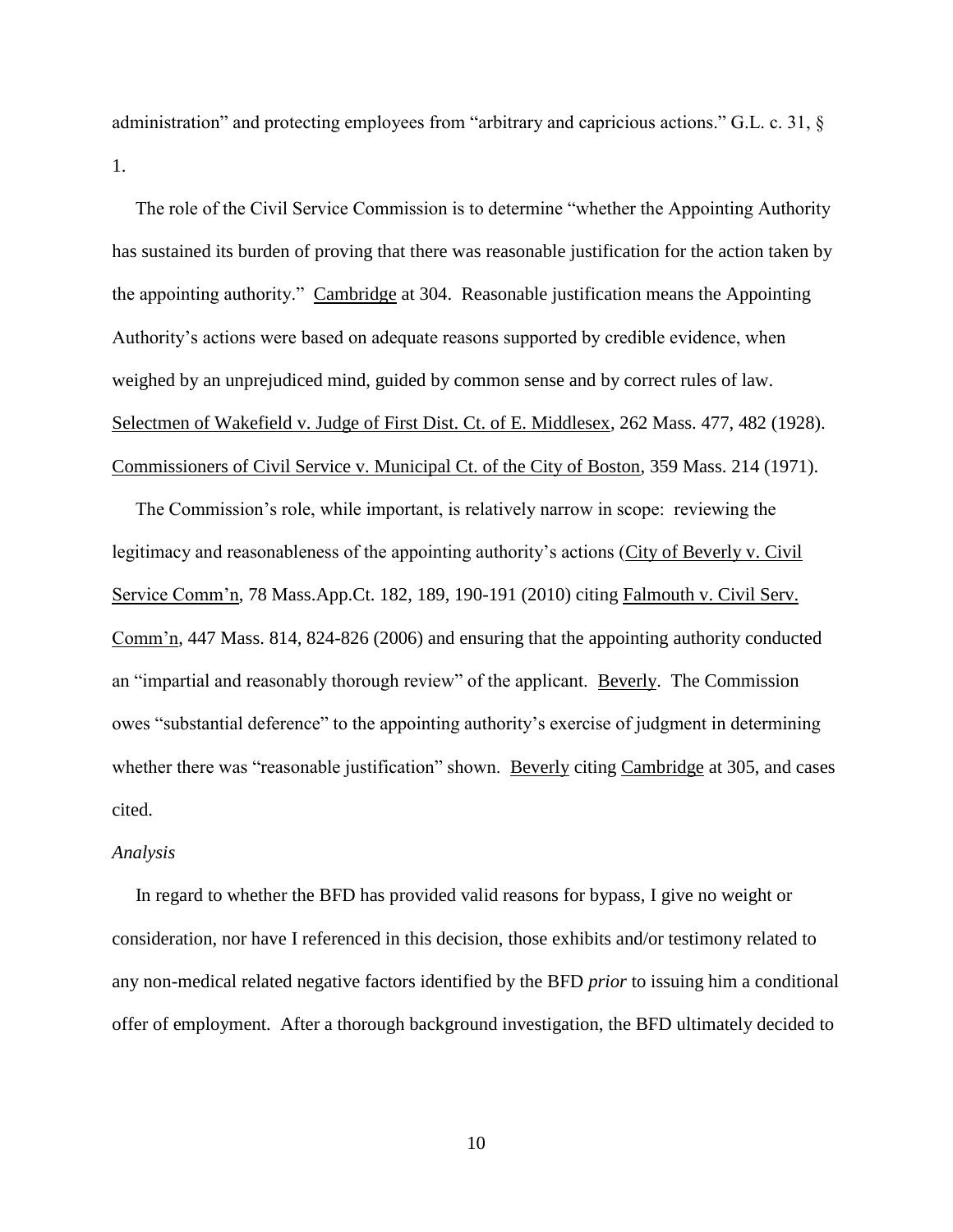issue Mr. Kelley a conditional offer of employment, subject to passing medical and physical

examinations.

As stated in DuVal v. City of Somerville, 30 MCSR 447 (2017):

"It is a crucial tenet within basic merit principles under civil service law to assure, among other things, "fair treatment of all applicants and employees in all aspects of personnel administration without regard to . . . handicap . . . and with proper regard for privacy . . . ." G.L.c.31,§1. Both the federal Americans With Disabilities Act, 42 U.S.C. §§12112(d)(2)-(3), and the Massachusetts Employment Discrimination Law, G.L.c.151B,§4(16), strictly regulate how employers may acquire and use private, medical information about a candidate for employment, essentially, precluding inquiry into a candidate's medical history without first having made a bona fides, i.e., "real", offer of employment based on an evaluation of "all relevant non-medical information." See, e.g., Police Dep't of Boston v. Kavaleski, 463 Mass. 680, 682,n.5 (2012); O'Neal v. City of New Albany, 293 F.3d 998, 1007-1009 ( $7<sup>th</sup>$  Cir. 2002); Downs v. Massachusetts Bay Transp. Auth., 13 F.Supp.2d 130, 137-39 (D. Mass. 1998), *citing*, "ADA Enforcement Guidance: Preemployment Disability-Related Questions and Medical Examinations", (EEOC Notice 915.002 October 10, 1995); Massachusetts Commission Against Discrimination, "Guidelines; Employment Discrimination on the Basis of Handicap-Chapter 151B", §IV & §V, [http://www.mass.gov/mcad/resources/employers-businesses/](http://www.mass.gov/mcad/resources/employers-businesses/%20emp-guidelines-handicap-gen.html)  [emp-guidelines-handicap-gen.html](http://www.mass.gov/mcad/resources/employers-businesses/%20emp-guidelines-handicap-gen.html)

The duty to compartmentalize medical and non-medical employment decision-making stems from the statutory mandate to minimize the risk of cross-contamination between these two separate issues, which can be a very illusive matter to prove after-the-fact. See, e.g., O'Neal v. City of New Albany, 293 F.3d at 1008, *citing* McKennon v. Nashville Banner Pub. Co., 513 U.S. 352, 360 (1995) ("proving that the same decision would have been justified . . . is not the same as proving that the same decision would have been made."); Garlitz v. Alpena Reg. Med. Ctr., 834 F. Supp. 2d 668, 677 (E.D. Mich. 2011) ("The obvious purpose of  $[42 \text{ U.S. C. §12112(d)(2)}]$  is to limit the gathering and use of medical information as one of the ways to reduce the possibility of discrimination."); Downs v. Massachusetts Bay Transp. Auth., 13 F.Supp.2d at 141 ("The distinction between what may be asked in the pre-and post-offer stages is designed to facilitate discovery of discrimination.")"

Applied here, once the BFD began accessing Mr. Kelley's medical information, including

medical information related to his disability rating with the VA, it was precluded from

effectively changing its mind regarding whether or not the non-medical issues, of which it was

already aware pre-conditional offer of employment, justified a decision to bypass Mr. Kelley for

appointment.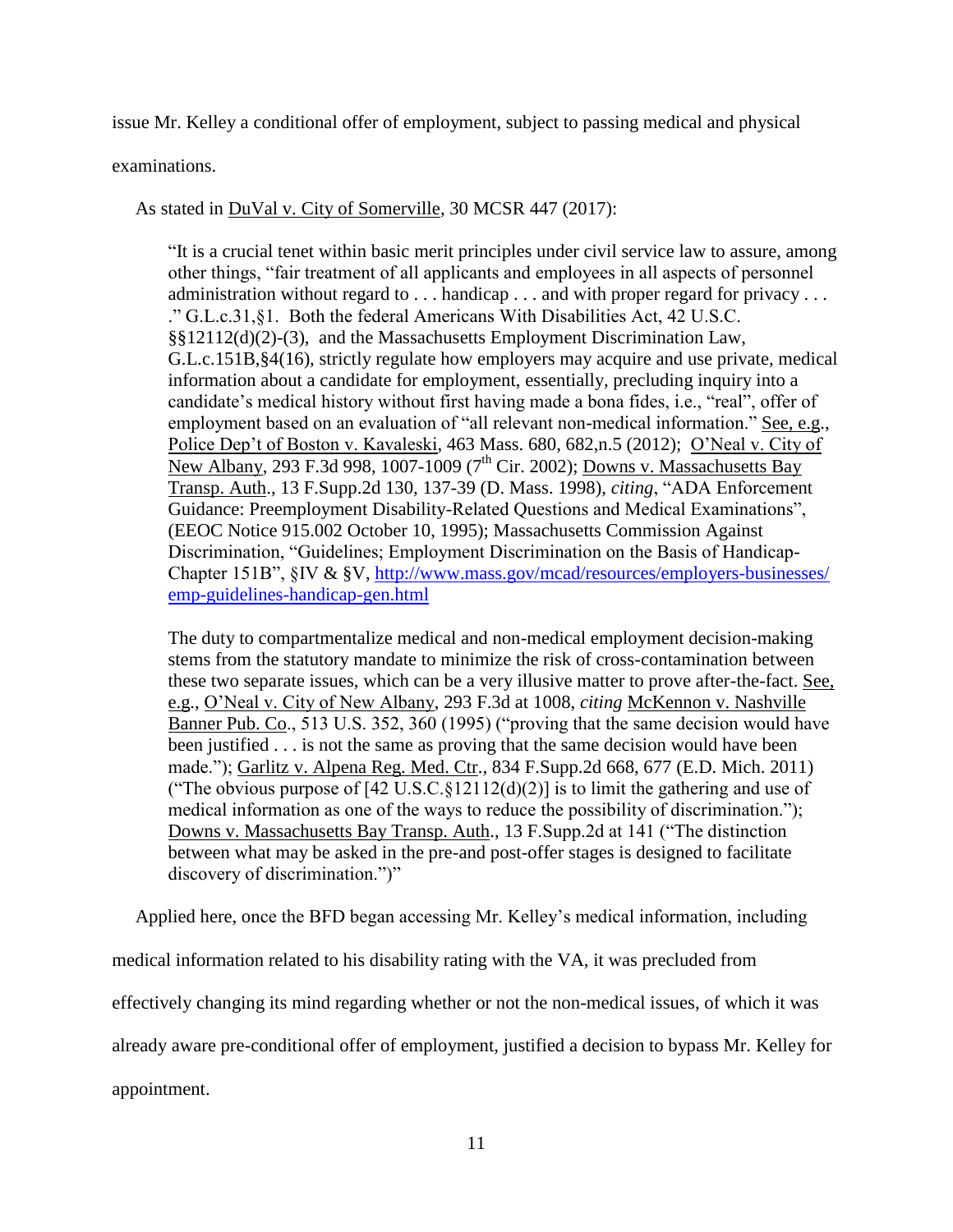I have, however, concluded that certain events that occurred during the "pre-conditional offer phase" of the hiring process ultimately played a role in the decision to bypass Mr. Kelley for the following reasons. Ms. Hennelly is the BFD's Director of Human Resources. She is an experienced professional who takes her job, and her testimony before the Commission, seriously. Ms. Hennelly testified that, notwithstanding some negative factors on Mr. Kelley's background investigation, she personally advocated for Mr. Kelley's appointment. Having reviewed the entire record, and carefully listening (and re-listening) to relevant testimony, it is clear that Ms. Hennelly was personally offended by Mr. Kelley's suggestion, during a phone conversation in mid-January, that Ms. Hennelly was discriminating against him because of his disabled veteran status. In short, notwithstanding her well-demonstrated professionalism, I believe that Ms. Hennelly allowed Mr. Kelley's confrontation with her to adversely influence her better judgment and, ultimately, caused her and the BFD to cloud what actually occurred between Mr. Kelley and the RN at New England Baptist on January  $30<sup>th</sup>$ .

 I accept Mr. Kelley's testimony that: a) as a disabled veteran, he received his medical care through the VA; b) he was unable to quickly schedule an appointment with a VA medical professional to provide a "diagnosis, any treatment history and a clearance letter" regarding a medical disability; and c) he made multiple unsuccessful attempts to find a non-VA medical professional to do the same; and d) with a deadline fast approaching, he was finally able to get an appointment at the VA on January  $30<sup>th</sup>$  to provide the required medical information. It is against *that* backdrop, that Mr. Kelley, who is employed full-time, stopped by New England Baptist and dropped off the required information that he had just obtained from the VA. When he asked the RN if a doctor could review the information and give him medical clearance that day, he was told that couldn't happen at least in part, because it was a busy day in the office. He told the RN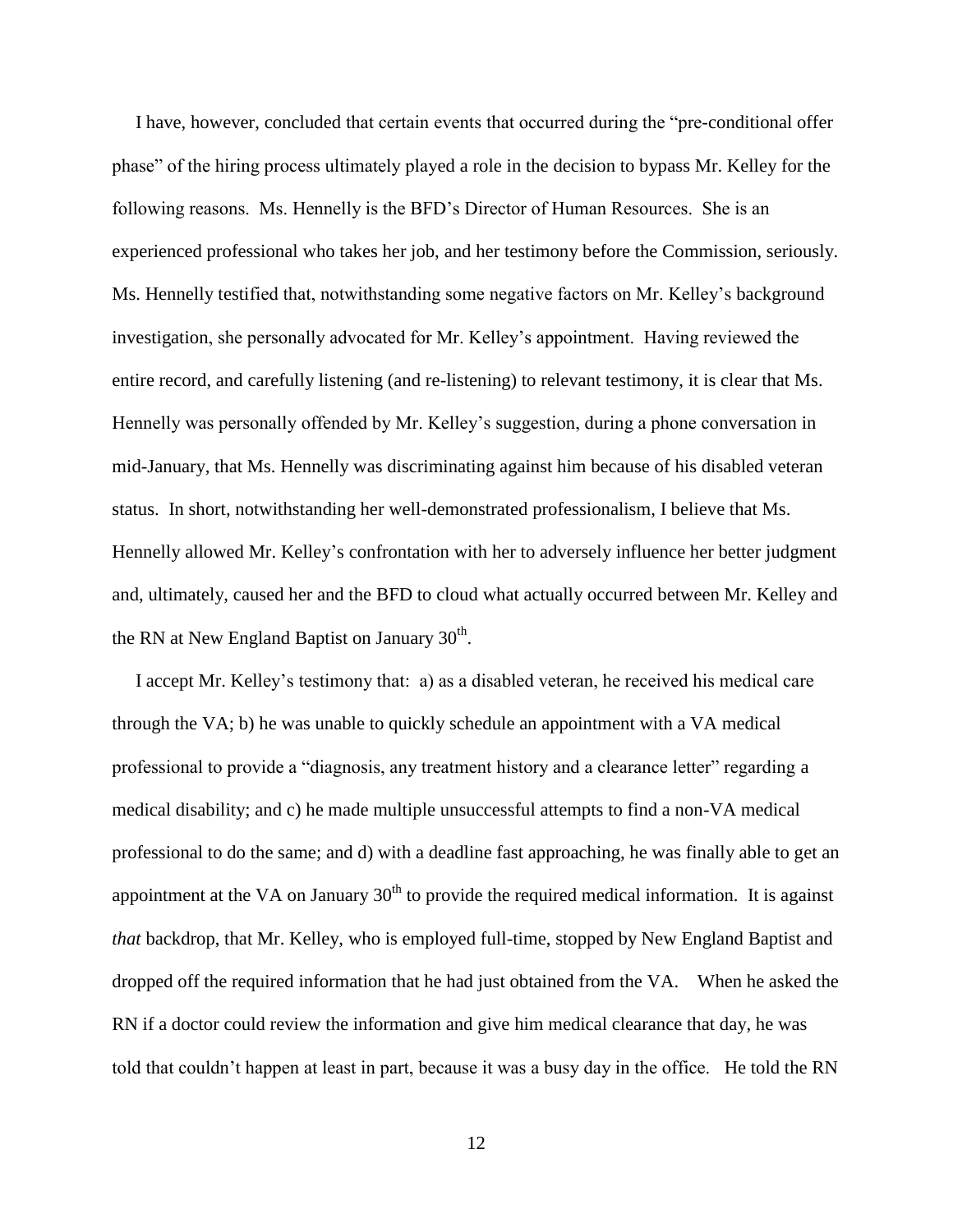he didn't mind waiting, informed her of a pending deadline and took a seat in the lobby. Although, in retrospect, Mr. Kelley probably should have taken a different tact that day (i.e. just asking for some type of written confirmation that he delivered the information in-hand), the evidence does *not* show that he "displayed unacceptable behavior" was "disrespectful" or, when viewed in the proper context that he "refused to leave". Importantly, the RN who interacted with Mr. Kelley that day did not believe he was rude nor did she feel the need to file (formally or informally) a complaint with the BFD regarding Mr. Kelley's behavior that day. Rather, she candidly acknowledged during her testimony that Mr. Kelley's "persistence" and "somewhat demanding" language appeared to be driven primarily from his frustration with the overall process.

 Less than twenty-four (24) hours later, prior to hearing from Mr. Kelley, and prior to receiving a written summary from the RN, the BFD instructed New England Baptist to terminate the medical review of Mr. Kelley, effectively ending a process that began for Mr. Kelley approximately two (2) years prior, when he took and passed the two-part civil service examination for firefighter, receiving a score of 98. The BFD's hasty decision here was unwarranted, based on incomplete information and, as referenced above, appeared to be driven by a personal animus against Mr. Kelley. To me, it also suggests that the decision to rescind Mr. Kelley's appointment was made prior to calling him in to meet with BFD officials and prior to reviewing the RN's written summary.

 Again, when viewed in the proper context, the evidence does not support the BFD's other reasons for bypass in which they argue that Mr. Kelley did not follow instructions and/or that he made misstatements. In regard to the latter, there is no doubt that, on January  $30<sup>th</sup>$ , the clock was ticking. A PAT preview, or the deadline for attending it, was going to occur the next day and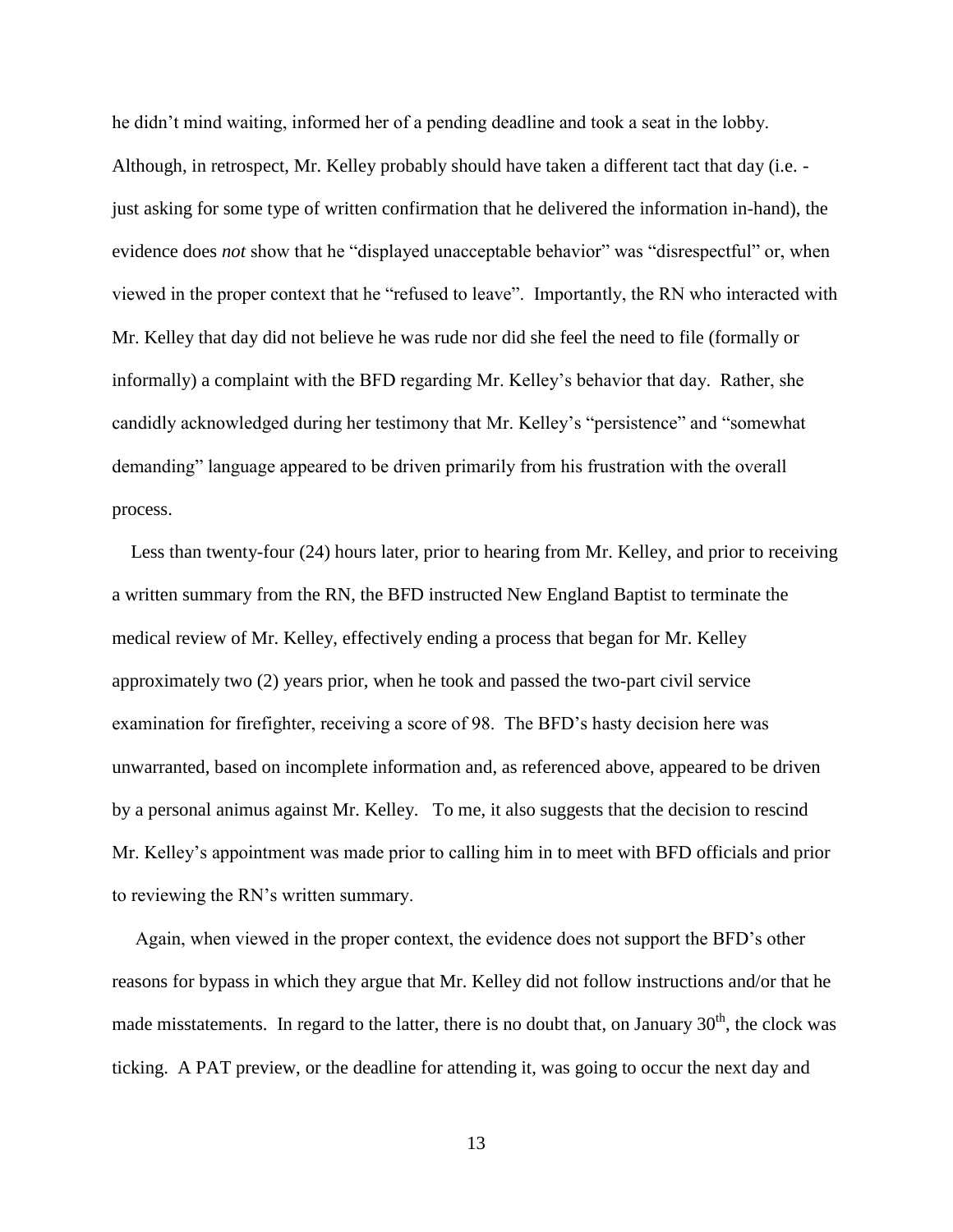Mr. Kelley felt pressed for time, in part because of the delays beyond his control that he had encountered with the VA. While Ms. Hennelly told the RN that a second PAT, or PAT preview (it is unclear which) would take place the following week, It doesn't appear that Mr. Kelley had been made aware of that by the BFD. Thus, I don't find his statement to the RN that there was a January  $31<sup>st</sup>$  deadline to be a misrepresentation or to be untruthful. Rather, it appears to be a misunderstanding about a very complex hiring process. For the same reasons, I have not found that Mr. Kelley has an inability to follow instructions. To the contrary, his extensive educational and military record and employment as a mortgage loan officer are indicative of the opposite. *Conclusion*

 For all of the above reasons, Mr. Kelley's appeal under Docket No. G1-18-055 is hereby allowed. Pursuant to Chapter 310 of the Acts of 1993, the Commission hereby orders the following:

- I. The state's Human Resources Division shall place the name of William T. Kelley at the top of the next Certification for permanent, full-time firefighter in the Boston Fire Department until such time as he is appointed or bypassed.
- II. Should Mr. Kelley be appointed, he shall receive a retroactive civil service seniority date the same as those appointed form Certification No. 04922.
- III. This retroactive civil service seniority date is for civil service purposes only and is not intended to provide Mr. Kelley with any additional compensation or other benefits, including creditable time for retirement purposes.